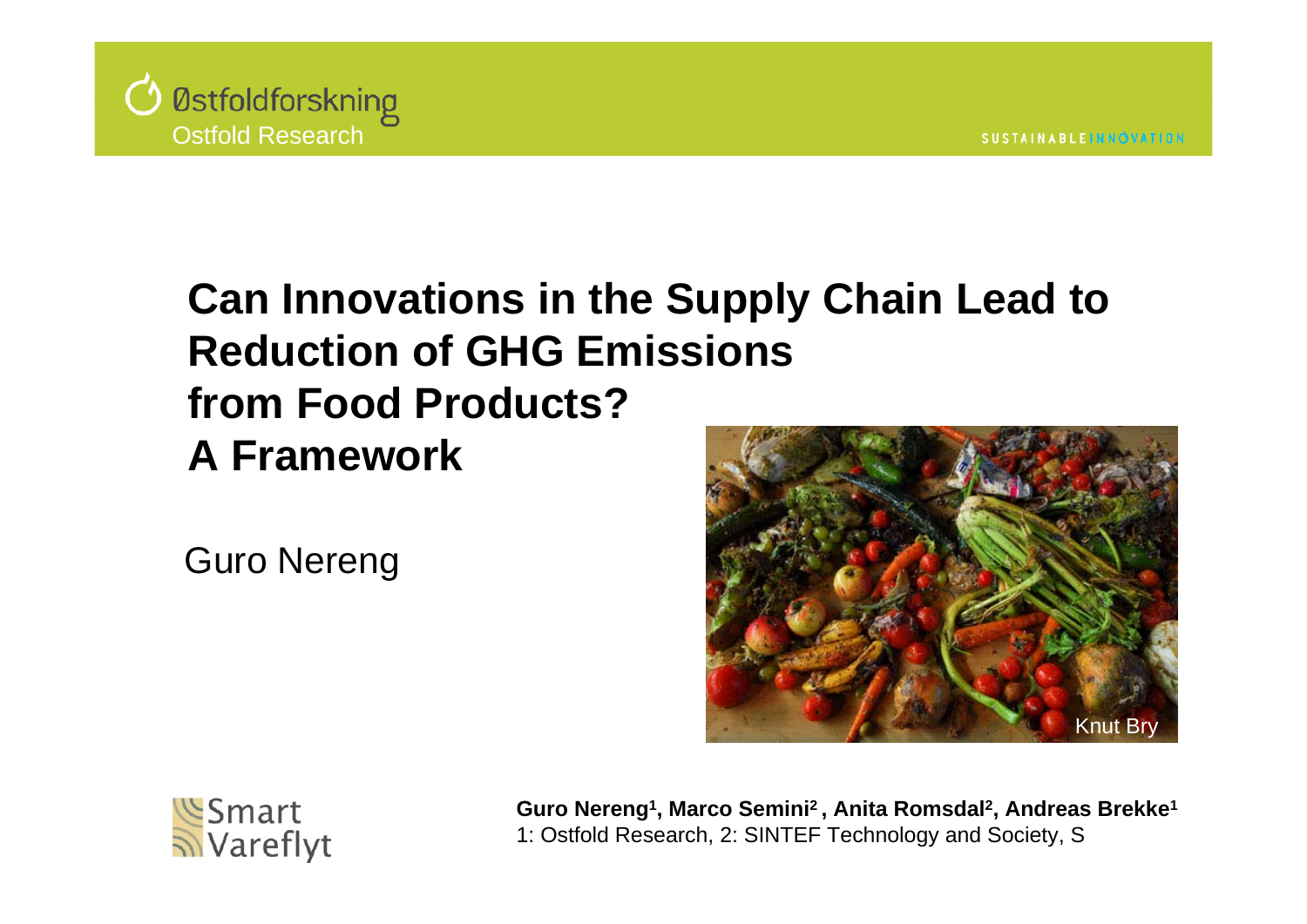

## **Content**

- •The project: Goal and research traditions
- $\bullet$ Environmental challenges in the supply chain of food
- $\bullet$ **Inferences**
- $\bullet$ Example: Cause-effect chain
- $\bullet$ Examples: Indicators
- •**Conclusions**

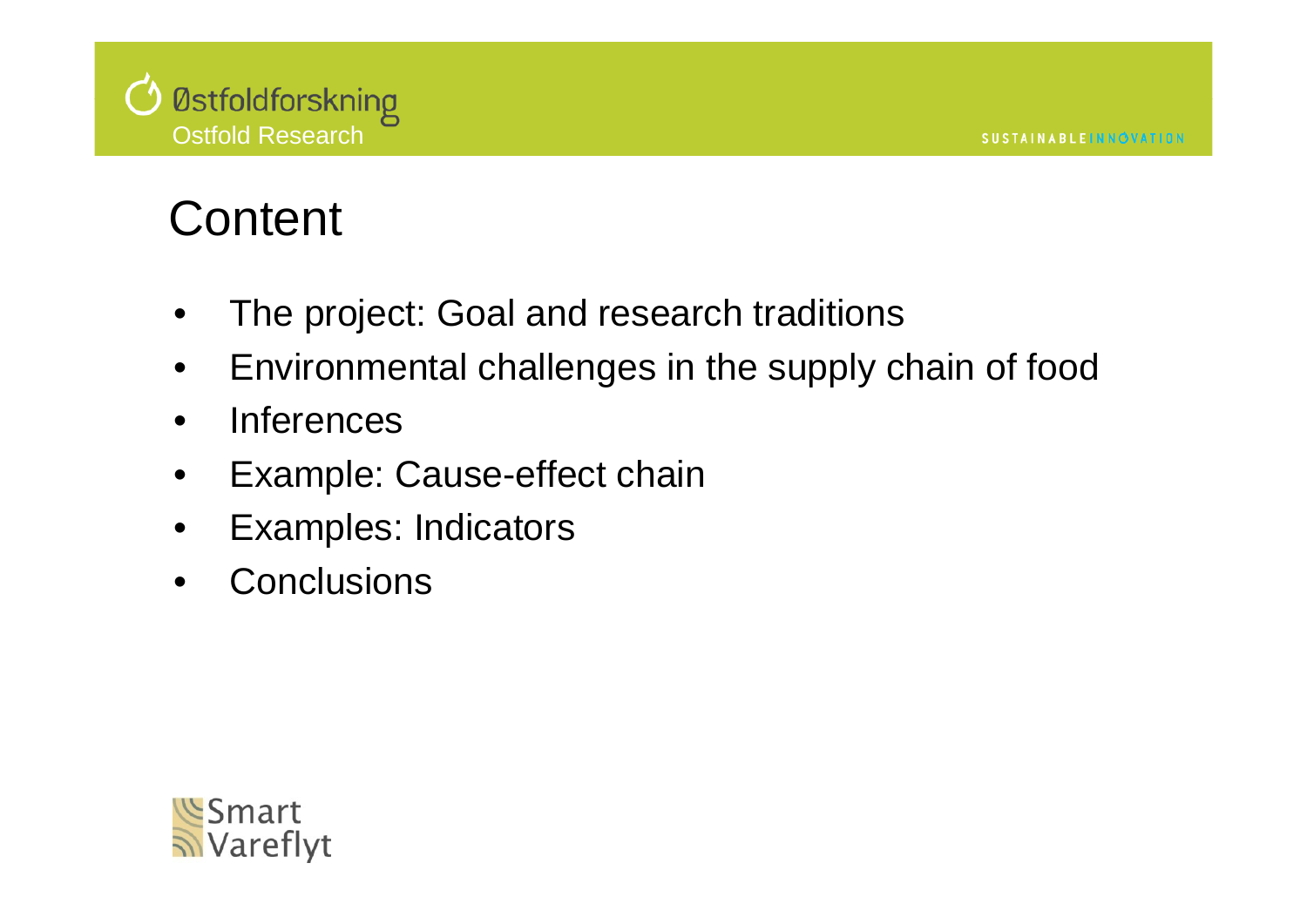## Smart Vareflyt (="Smart flow of goods")

- Goal: Facilitating more efficient supply chains of food products
	- logistics and environmental parameters
	- increased information exchange
	- demand driven supply chain planning and control
- Research traditions: Supply Chain Management meets Life Cycle Thinking
	- SCM: Purchase or transport focus
	- LCA: Functionality, system boundaries, embodied emissions

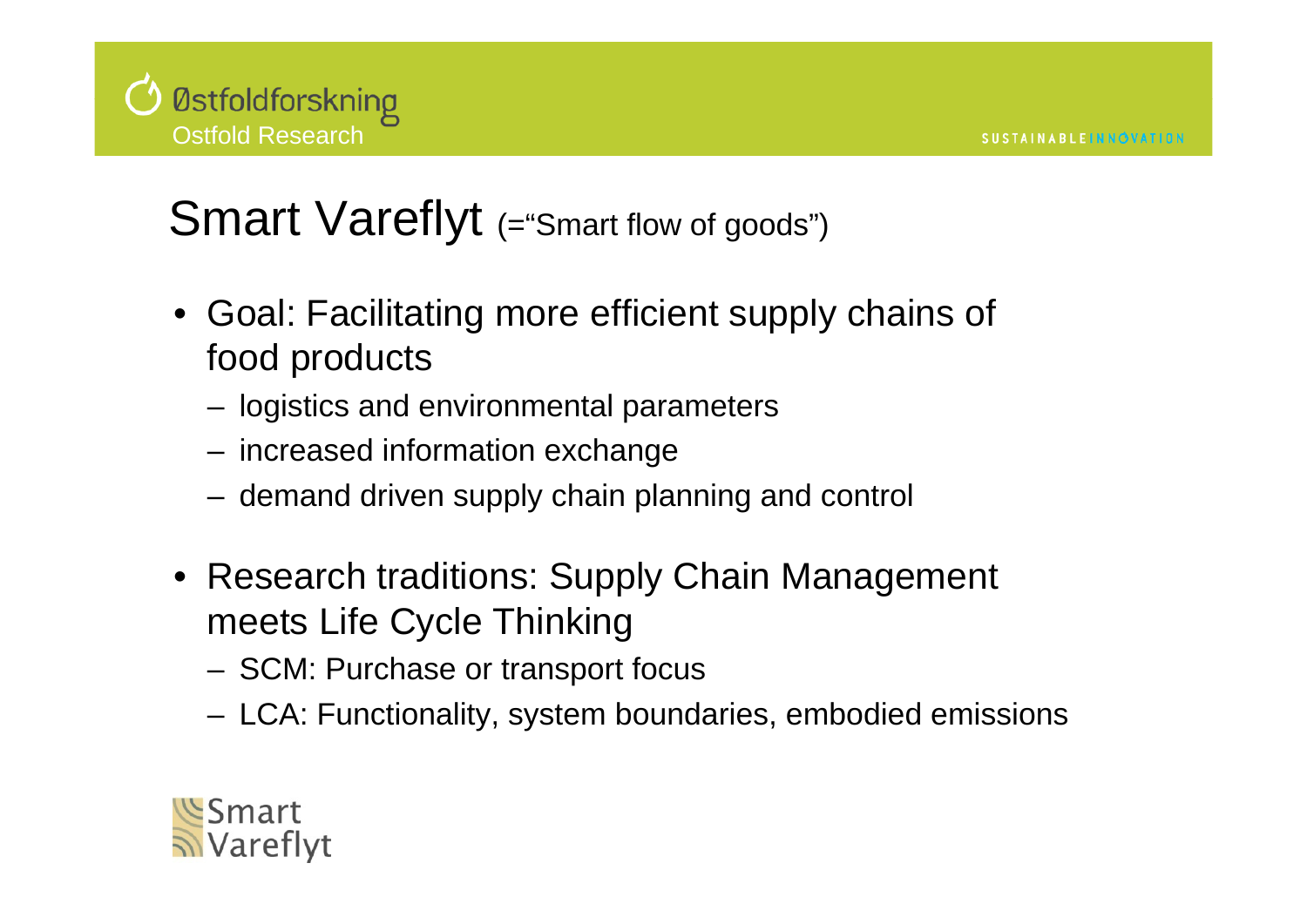

### LCA of food products: GHG emissions

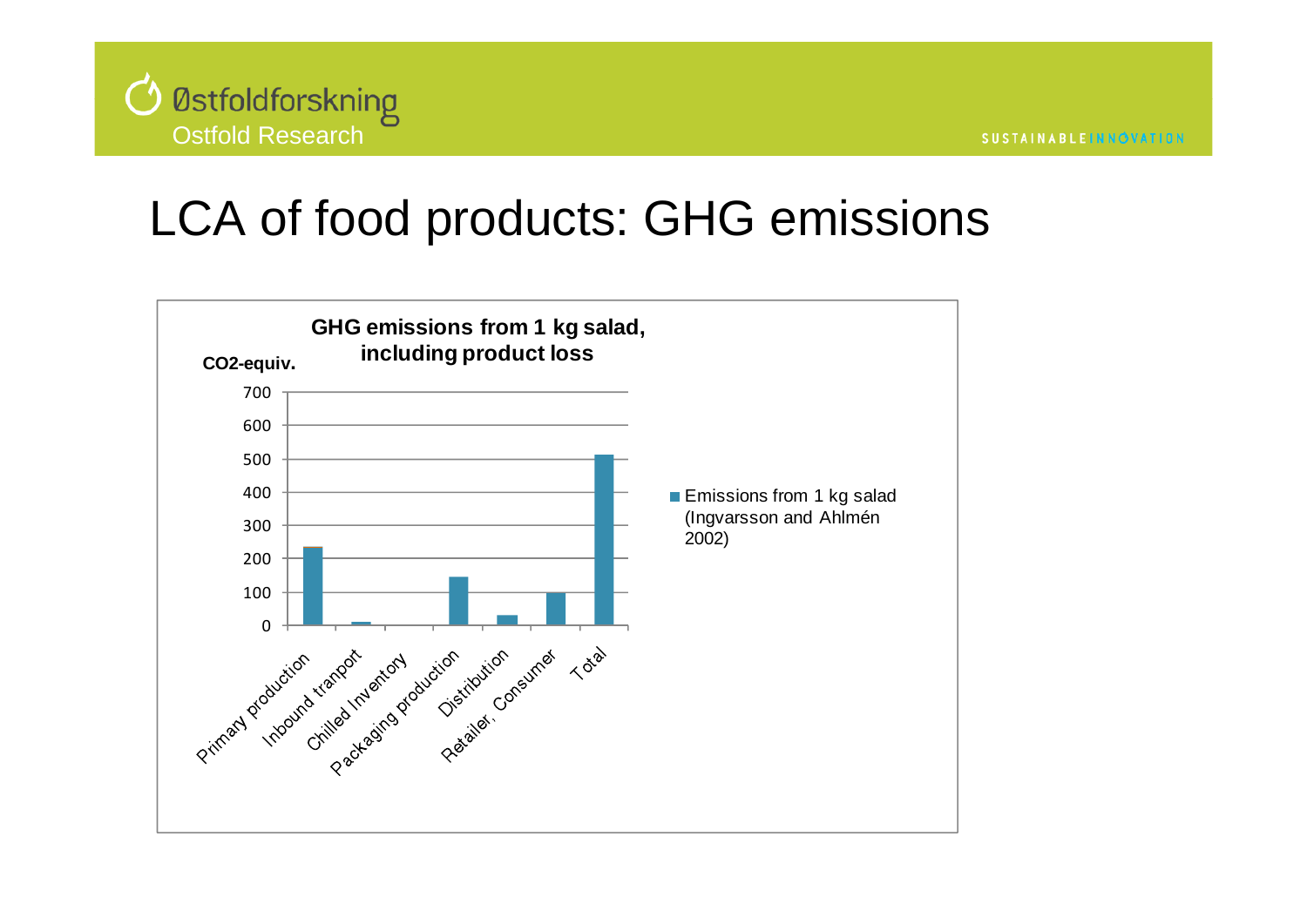

### LCA of food products: GHG emissions

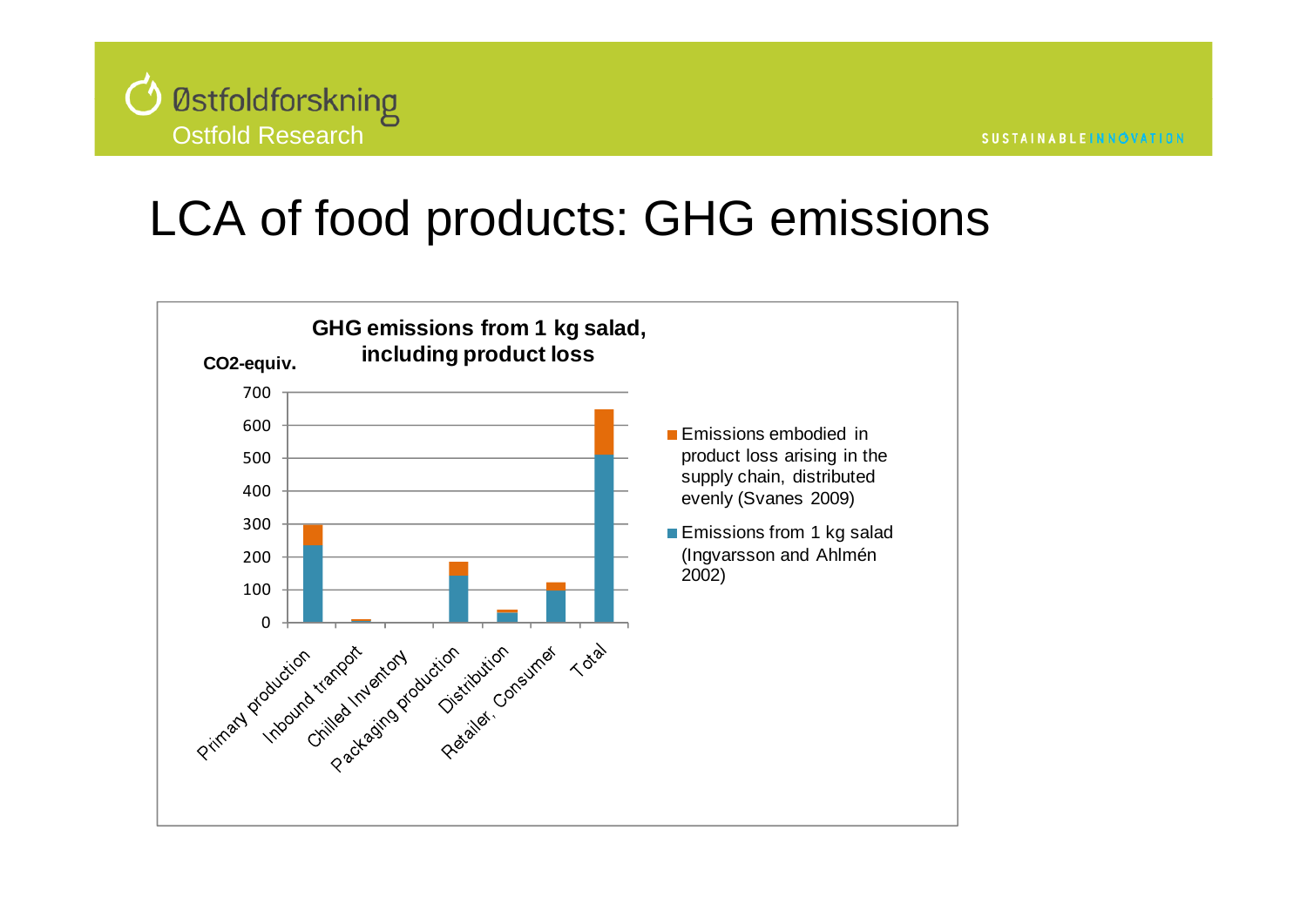

# Inferences for the project

- • Primary production larger impact than transport of products
- Embodied emissions from product and product loss have to be included

Innovation:

- • Planning and control concepts should relate to overall GHG mitigation
- • Demand driven supply chain planning and control
- •Collaboration in the supply chain
- •Measurement system accordingly



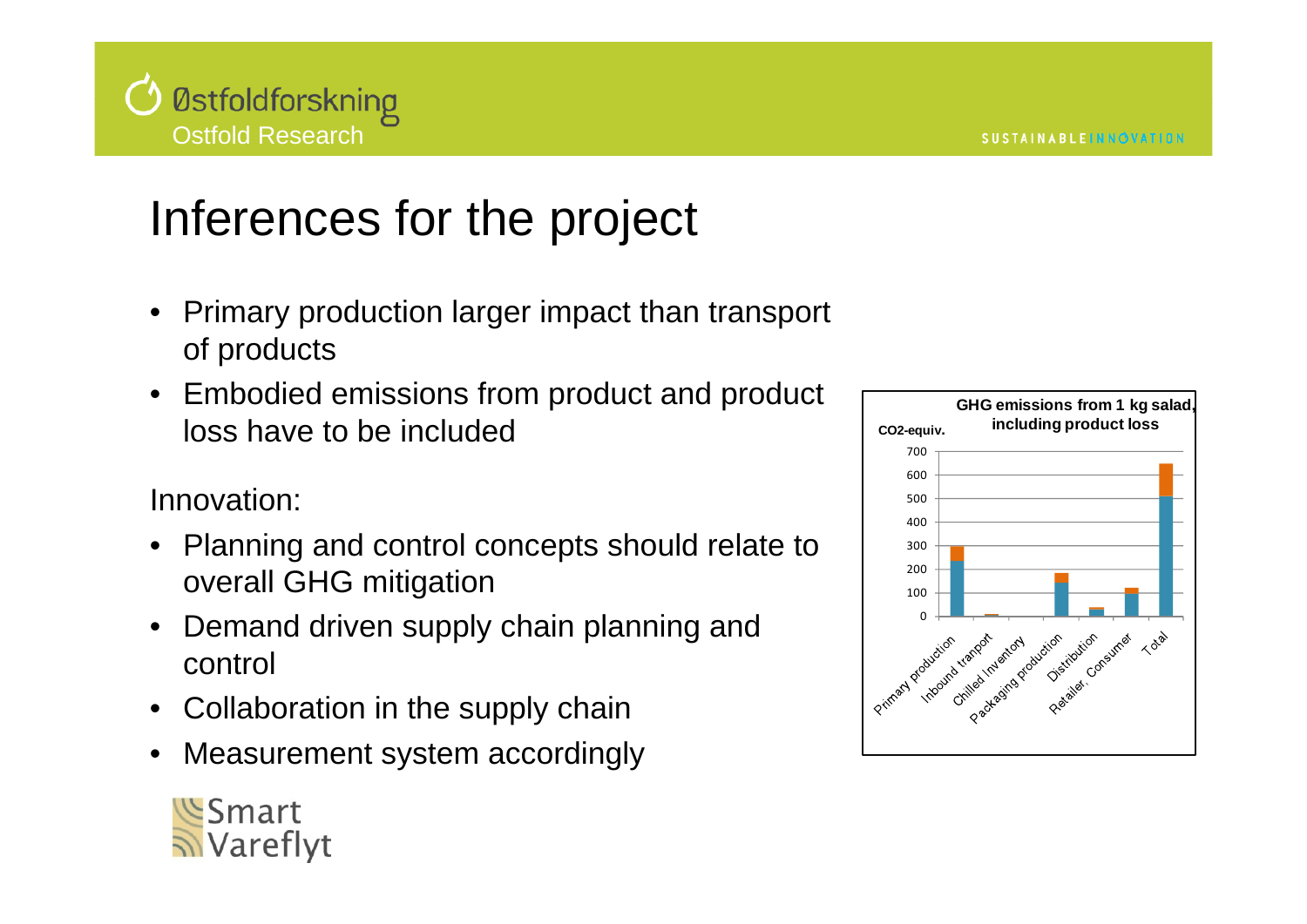

### A cause-effect hypothesis chain Linking environmental indicators to logistical indicators

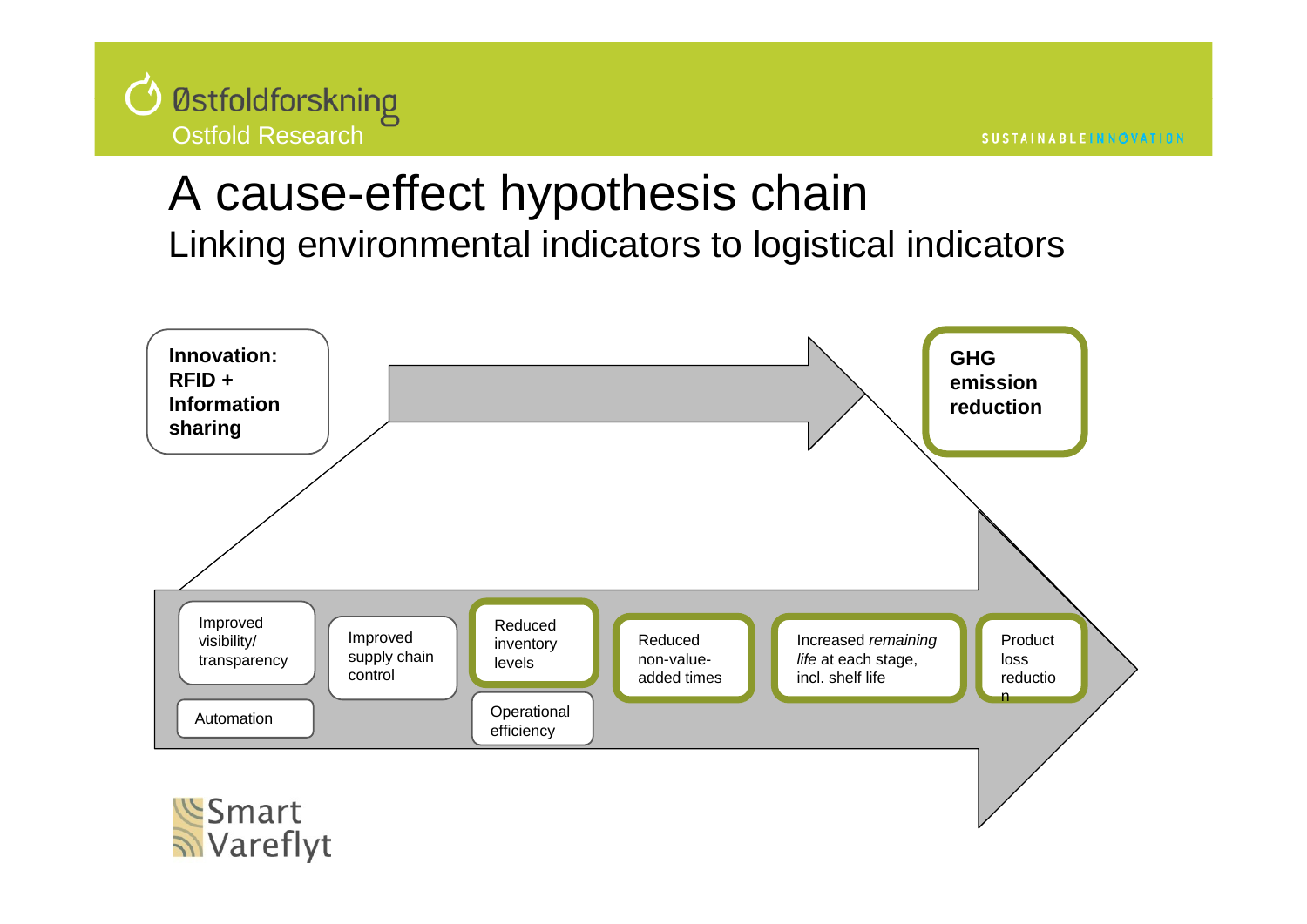

### Examples: Indicators



Reduced inventory levels

Reduced non-valueadded times

Increased *remaining life* at each stage, incl. shelf life

Product lossreductio n

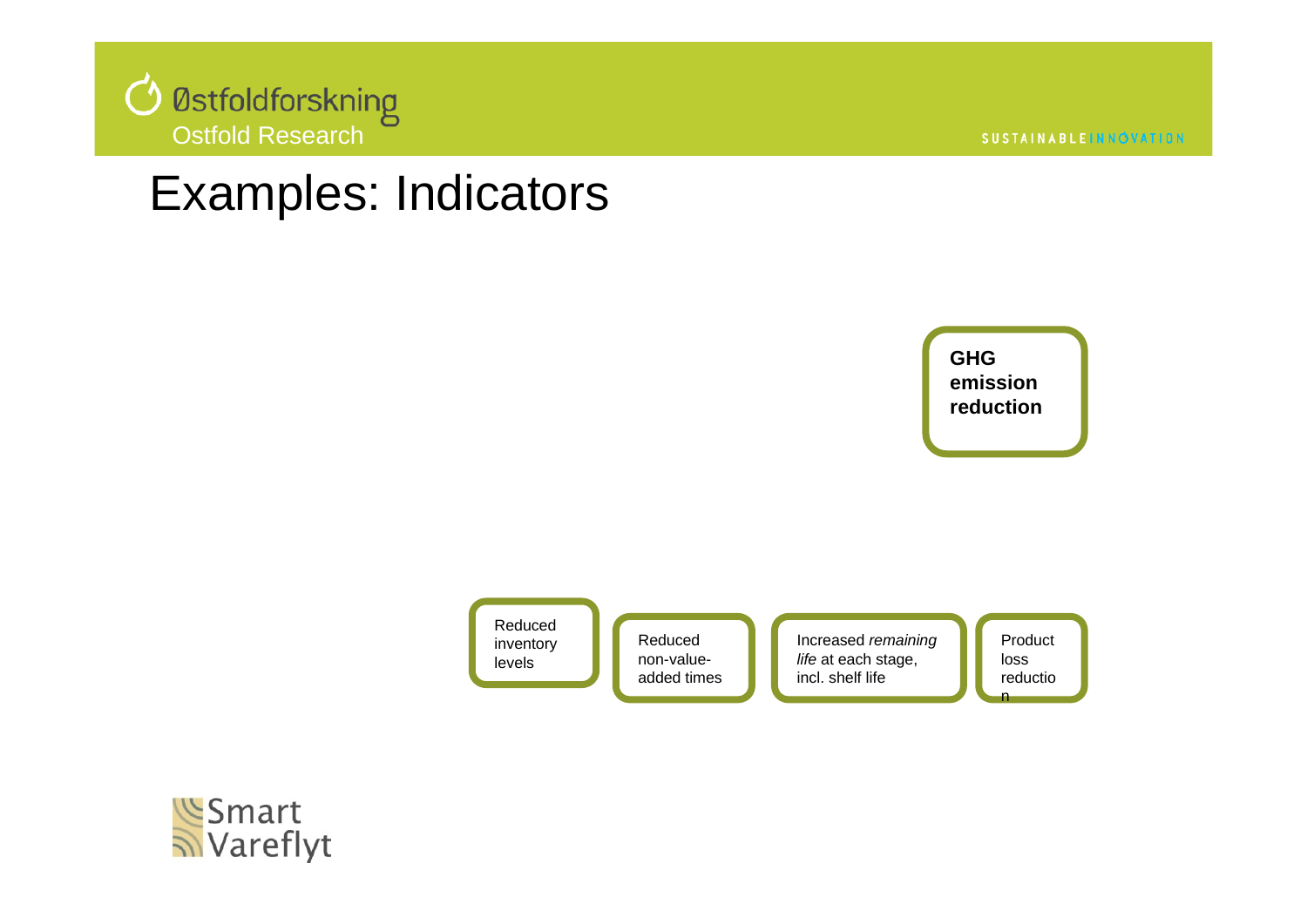

**SUSTAINABLEINNÓVATION** 

### Examples: Indicators

Inventory levels

non-value-adding times

*remaining life* at each stage

Product loss

GHG Emission

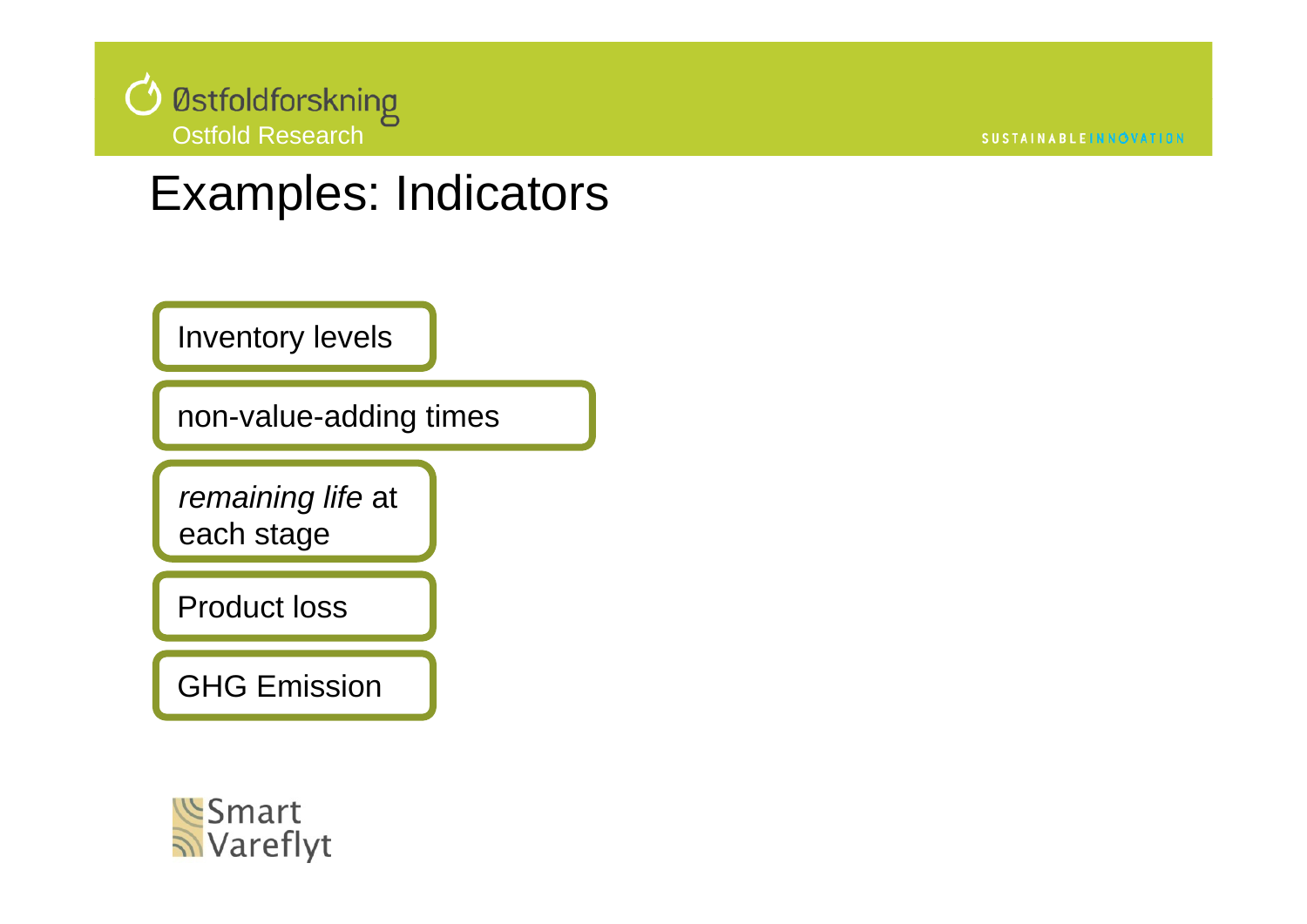

# **Conclusions**

- Relative importance: Emissions from transport vs. embodied emissions from product
- GHG-indicators reflecting the functionality of food
- The project will contribute to
	- New planning and control concepts
	- The framework for estimation and measurements of effects
- Interdependency
- System thinking is a prerequisite for both